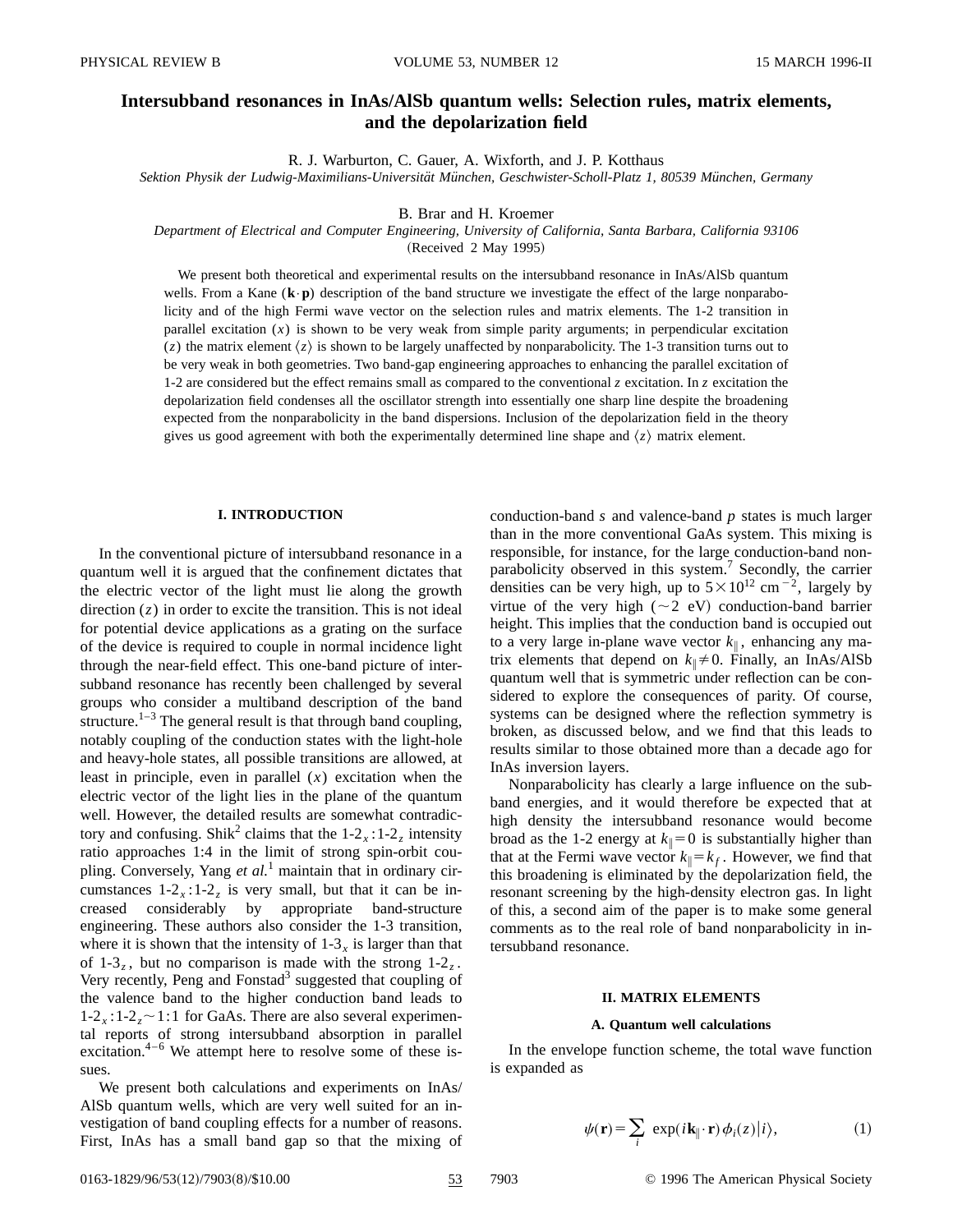where the  $|i\rangle$  are the Bloch functions, varying rapidly on the atomic scale, the  $\phi_i(z)$  are the envelope functions, varying on the scale of the quantum well potential, and the factor  $exp(i\mathbf{k}_{\parallel}\cdot\mathbf{r})$  simply expresses the translational symmetry in the well plane. The growth direction is taken as *z* and in the following we consider just the *x* direction in the plane. The  $\phi$ ,'s are related to each other by an effective Hamiltonian, which can be derived in a number of different approximations. We are interested here in the properties of the conduction band so we have taken the  $Kane^8$  form of the Hamiltonian, which includes to  $O(k^2)$  the couplings between the conduction, heavy hole, light hole, and spin-orbit split-off bands  $(s, hh, lh, and so, respectively)$  but neglects the interactions with the other energetically remote bands. This model is known to reproduce at least the conduction-band nonparabolicity accurately, both for bulk InAs and InAs quantum wells, as can be judged, for instance, from cyclotron resonance.<sup>7</sup> We do not reproduce all the details here, as they are straightforward elaborations of existing results, but rather comment on the salient points.

The Hamiltonian is  $8 \times 8$  but nevertheless simple to solve following the observation of Yang *et al.*<sup>1</sup> that the envelope functions for the conduction-band spin-up and spin-down states can be chosen independently. Physically, this means that the quantum well solutions are predominantly *s*↑ or *s*↓ but with admixtures of the *p*-like valence-band states. We use the spin,  $\uparrow$  or  $\downarrow$ , as a label for the solutions, but it should be borne in mind that, because of the valence-band admixture, it is not a rigorous quantum number. The energy eigenvalues can be determined by setting one of the  $s$ -state  $\phi$ 's to zero, and systematically eliminating all the other components. We define a position-dependent mass by

$$
\frac{1}{m^*(z)} = \frac{E_p}{3} \left( \frac{2}{E + \delta(z)} + \frac{1}{E + \Delta(z) + \delta(z)} \right),\tag{2}
$$

in direct analogy with the band-edge mass given by

$$
\frac{1}{m_0^*} = \frac{E_p}{3} \left( \frac{2}{E_g} + \frac{1}{E_g + \Delta} \right),\tag{3}
$$

where  $E, E_g, \Delta, E_p$ , and  $\delta$  are the energy, the fundamental band gap, the spin-orbit splitting, the Kane energy, and the valence-band offset, respectively. The energy scale is defined such that the valence-band edge lies at energy  $-\delta$  in each layer.  $\delta$  is conveniently chosen to be zero for the well. The **k**•**p** Hamiltonian then yields

$$
\left(-\frac{\hbar^2}{2m^*(z)m_0}k_x^2 - k_z \frac{\hbar^2}{2m^*(z)m_0}k_z + E_g(z) - \delta(z)\right)\phi_1
$$
  
=  $E\phi_1$ , (4)

 $k_z \rightarrow -i \partial/\partial z$ , and for a quantum well we have three separate layers where  $E_g$ ,  $\Delta$ , and  $\delta$  are constant, so that solutions can be found by solving Eq.  $(4)$  in the well and barriers and then by applying the boundary conditions<sup>9</sup> that  $\phi_1^{\text{well}} = \phi_1^{\text{barr}}$  and  $1/m_{\text{well}}^* \partial \phi_1 / \partial z = 1/m_{\text{barr}}^* \partial \phi_1 / \partial z$  at each interface.  $m_{\text{well}}^*$  $(m_{\text{barr}}^*)$  is the mass obtained from Eq. (2) by inserting the well (barrier) parameters. Note that the nonparabolicity is revealed by the explicit energy dependence in all these equations.

TABLE I. The parameters used in the calculations for InAs/ AlSb/In<sub>*x*</sub>Ga<sub>1-*x*</sub>As structures.

|                 | InAs  | AlSb     | $In_xGa_{1-x}As$ |
|-----------------|-------|----------|------------------|
| $E_g$ (eV)      | 0.418 | 2.32     | 0.677            |
| $\Delta$ (eV)   | 0.38  | 0.75     | 0.371            |
| $E_p$ (eV)      | 21.5  |          |                  |
| $\delta$ (eV)   | 0.0   | $-0.198$ | 0.059            |
| $\varepsilon_r$ | 12.25 |          |                  |

The solutions for a 150-Å InAs/AlSb quantum well, using the parameters as listed in Table I, are shown in Fig. 1. Although the barriers are very high the solutions differ drastically from the predictions of the square-well one-band model in that the energies are far from quadratically dependent on subband index, and in that the dispersions as a function of  $k_x$  are obviously not parabolic even at moderate  $k_x$ .

To calculate the matrix elements between the states we make the standard separation of the **k**–**p** wave function in the electric dipole approximation,<sup>10</sup>

$$
\langle \psi^I | k_{x(z)} | \psi^F \rangle = \left( \sum_{i,j} \langle i | k_{x(z)} | j \rangle \int (\phi_i^I)^* \phi_j^F dz + \sum_i \int (\phi_i^I)^* k_{x(z)} \phi_i^F dz \right) \delta_{k_x^I, k_x^F}.
$$
 (5)



FIG. 1. (a) The subband confinement energies, and  $(b)$  the intersubband energies for a 150-Å InAs/AlSb quantum well.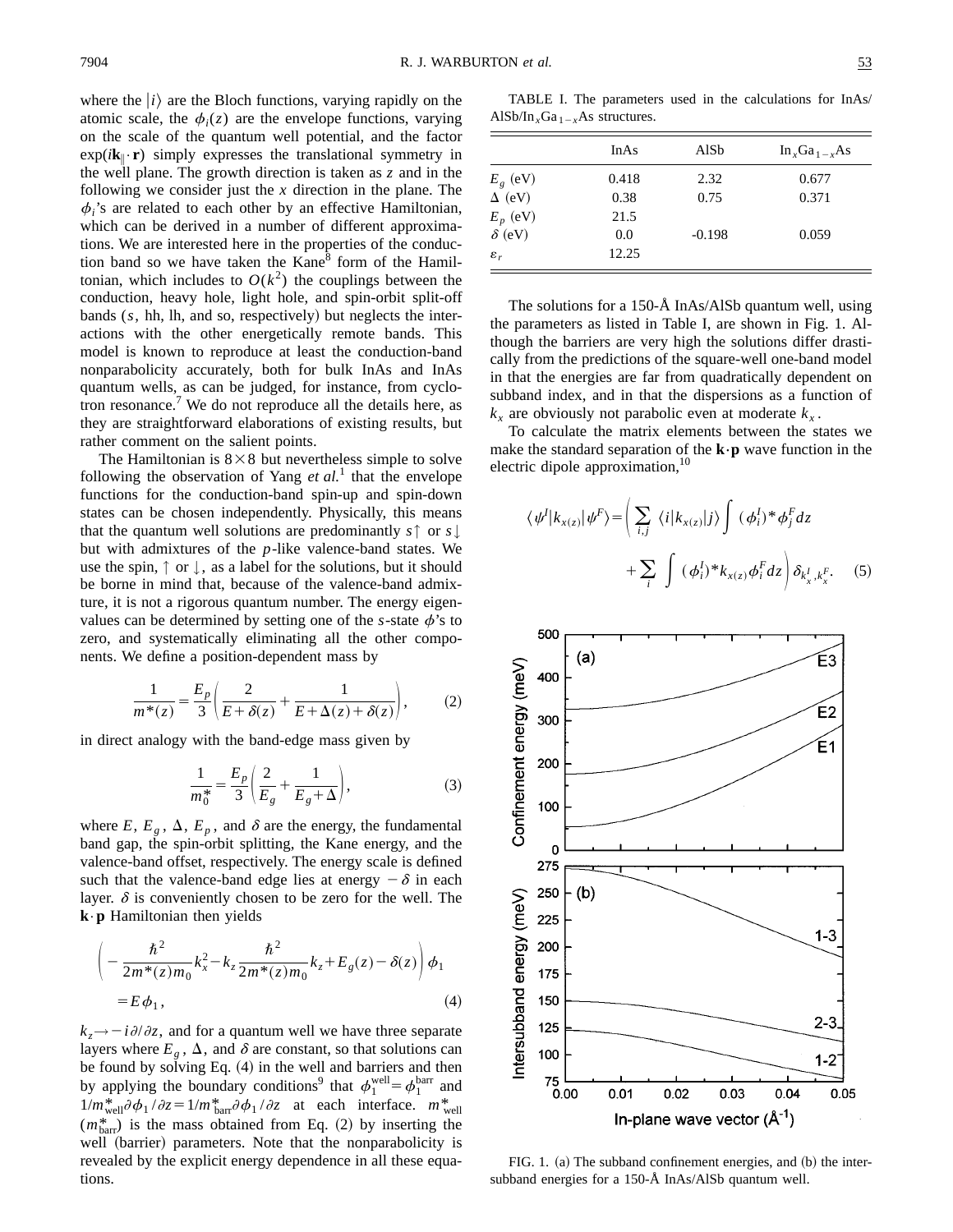TABLE II. The list of Bloch states in the Weiler representation. The parities of the envelope functions associated with each Bloch state are given for the  $E1 \uparrow$  and  $E1 \downarrow$  levels. The parities all reverse for the *E*2 solutions.

| <b>State</b>   | Bloch                   | $E1\uparrow$ | $E1 \perp$ |
|----------------|-------------------------|--------------|------------|
| 1              | $s$ $\uparrow$          | even         | 0          |
| 2              | hh↑                     | even         | 0          |
| 3              | $lh \downarrow$         | even         | odd        |
| $\overline{4}$ | $\mathrm{so}\downarrow$ | even         | odd        |
| 5              | $s \downarrow$          | 0            | even       |
| 6              | lh <sub>↑</sub>         | odd          | even       |
| 7              | hh                      | 0            | even       |
| 8              | so↑                     | odd          | even       |

The first term is the ''interband'' term and dominates by a factor of  $\sim 1/m_0^*$  ( $\approx 43$  for InAs) over the second "intraband'' term, which can therefore be neglected for most practical purposes (although we have retained it in the numerical routines). To proceed we need to determine the nonzero  $\langle i|k_{x(z)}|j\rangle$ . We have adopted the labeling and phase conventions of Weiler<sup>11</sup> (see Table II) and find that  $s \uparrow$  couples through  $k_x$  with hh↑, lh↓, and so↓ ( $\langle 1|k_x|2 \rangle$ ,  $\langle 1|k_x|3 \rangle$ ,  $\langle 1|k_x|4\rangle \neq 0$ ). Conversely, *s*↑ couples through  $k_z$  with the opposite spins, lh↑ and so↑, but does not couple at all with the heavy-hole states. For  $s \downarrow$ , all the spins quite naturally reverse. In each case, these matrix elements are independent of **k** (as is obvious by writing a velocity operator as  $1/\hbar \frac{\partial H}{\partial k_{x(z)}}$ ,<sup>12</sup> differing one to another by small real numbers.

In the following we refer to  $\langle \psi^I | k_{x(z)} | \psi^I \rangle$  by  $M_{IJ}^{x(z)}$ , and *I*-*J<sub>x(z)</sub>* refers to the oscillator strength, which is  $\alpha |M_{IJ}^{x(z)}|^2$ . In every case transitions are allowed by interactions of the conduction-band component in one state with the valenceband components in the other. In this sense, intersubband transitions are not fundamentally different from interband transitions, as has been pointed out by Khurgin.<sup>13</sup> With these results all that is necessary is to work out the corresponding overlap integrals of the envelope functions.

Some general remarks can be made simply from the symmetry under the transformation  $z \rightarrow -z$  of the quantum well potential, which implies that each envelope function has a definite parity. The dominant component, for instance  $\phi_1$  for spin-up, has even  $(E1, E3, \text{ etc.})$  or odd  $(E2, E4, \text{ etc.})$  parity, and the other components have the same parity if they are proportional to  $k_{x}\phi_{1}$  (components 2, 3, and 4) or opposite parity if proportional to  $k_z \phi_1$  (components 6 and 8). Similar remarks apply for the spin-down solutions. Simply from the parity we come to the selection rules listed in Table III,

TABLE III. The selection rules for intersubband transitions in a symmetric quantum well. *x* (*z*) polarization implies that the electric vector lies perpendicular (parallel) to the growth direction.

| $1 - 2$                      | $1 - 3$                      |
|------------------------------|------------------------------|
| spin flip<br>spin conserving | spin conserving<br>spin flip |
|                              |                              |



FIG. 2. The envelope functions  $\phi_i$  relevant in the calculation of the electric dipole matrix elements for the transitions  $1^\dagger$ -2<sup>*z*</sup> and  $1^\top - 2_x^\downarrow$ . The arrows show which  $\phi_s \phi_{\text{lh}}$  products must be integrated; the *s* and so states are similarly connected. For  $z(x)$  polarization, the  $s$ , lh, and so states all have the same (opposite) spin. The percentages by each state are the amplitudes, defined by  $\alpha_i = \int_{-\infty}^{\infty} |\phi_i|^2 dz$ .

which are in agreement with those of Yang *et al*. <sup>1</sup> However, the question is, just how large are the matrix elements for the various transitions?

It is instructive to consider the simple but illustrative case at  $k_x=0$ , which we pursue analytically by making the very reasonable assumption that the vast majority of the wave function lies in the well. The envelope functions making up the *E*1 and *E*2 solutions are shown in Fig. 2, and the percentage marked by each state is a measure of the amplitude as defined by  $\alpha_i = \int_{-\infty}^{\infty} |\phi_i|^2 dz$ . For instance, the *E*1↑ state at  $k_x=0$  is 90.8% *s*↑ like, 8.1% lh↑ like, and 1.1% so↑ like. The lh admixture increases to some 17.5% for the *E*2 solution. The arrows in Fig. 2 show which *s* and lh states couple according to the selection rules (Table III) and the nonzero  $\langle i|k_{x(z)}|j\rangle$ . For  $k_z$  the four integrals for the spin-conserving process *add* and give a large matrix element, which can be calculated as

$$
\frac{E_p}{6} \left[ \frac{2}{E_1} + \frac{2}{E_2} + \frac{1}{E_1 + \Delta} + \frac{1}{E_2 + \Delta} \right] I
$$
  
= 
$$
\frac{1}{2} \left[ \frac{1}{m^*(E_1)} + \frac{1}{m^*(E_2)} \right] I
$$
 (6)

with  $I = \int (\phi_1^{E_1})^* k_z \phi_2^{E_2} dz$ . This has the same form as the one-band result but the effective masses,  $m^*(E_1)$  and  $m^*(E_2)$ , obtained by inserting  $E_1$  and  $E_2$  into Eq. (2), are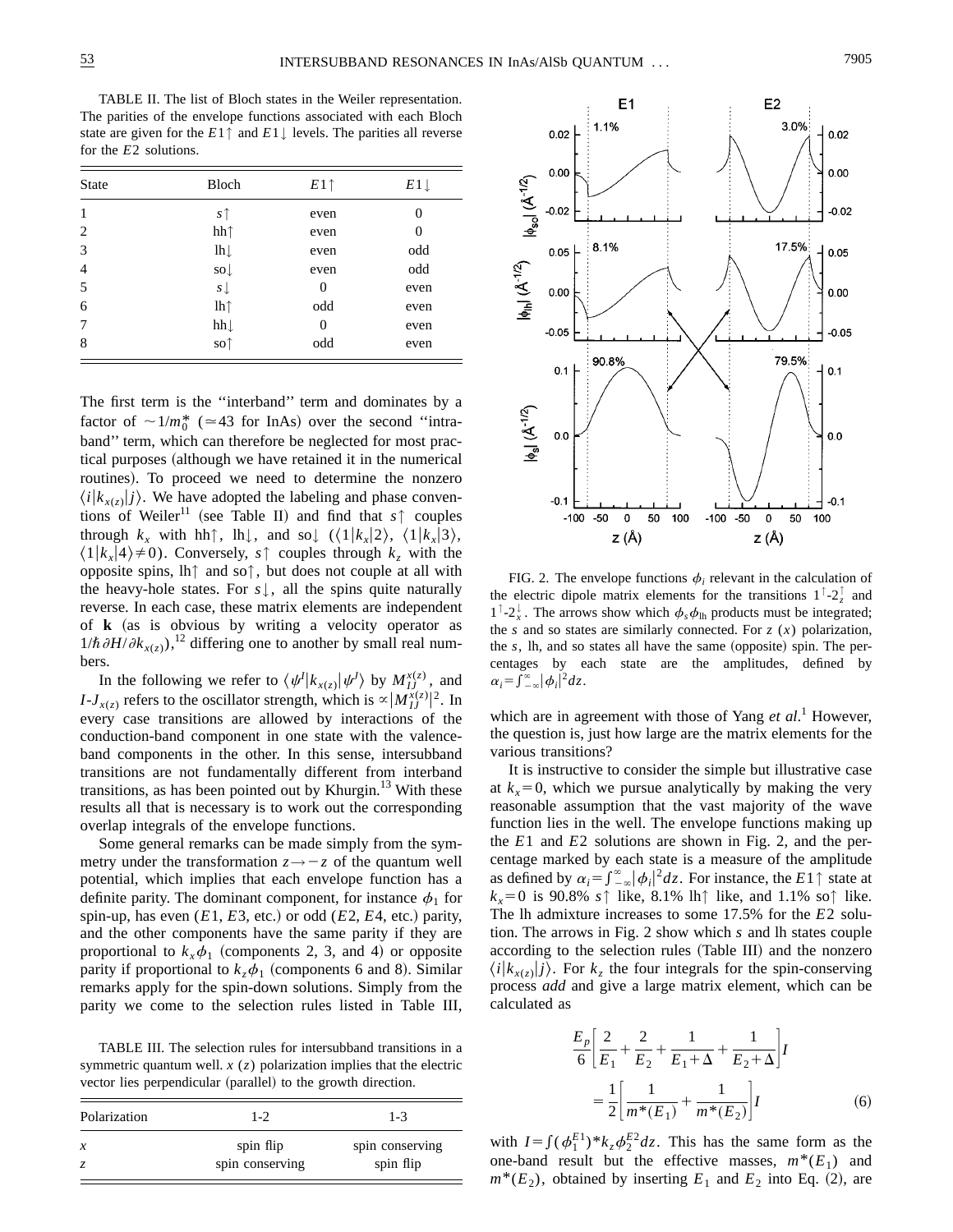

FIG. 3. (a)  $|M_{IJ}^{x(z)}|^2 = |\langle \psi^I | k_{x(z)} | \psi^I \rangle|^2$  (*z*, solid lines; *x*, dotted lines), and (b)  $\langle z_{IJ}\rangle = |\langle \psi^I | z | \psi^J \rangle|$  as a function of the in-plane wave vector  $k_x$  for a 150-Å InAs/AlSb quantum well.

quite different from the band-edge value. For  $k<sub>x</sub>$ , however, although each individual overlap integral for the *E*1-*E*2 transition is large, the signs are different so that the net matrix element is small. We find

$$
\frac{E_p}{6} \bigg[ -\frac{1}{E_1} + \frac{1}{E_2} + \frac{1}{E_1 + \Delta} - \frac{1}{E_2 + \Delta} \bigg] I.
$$
 (7)

The ratio  $M_{12}^x / M_{12}^z$  is then small. In the limit that the confinement energies are small compared to the band gap, and writing  $E_2 - E_1 = E_{12}$ , we find

$$
\left| \frac{M_{12}^x}{M_{12}^z} \right| \simeq \frac{E_{12}\Delta(2E_g + \Delta)}{2E_g(E_g + \Delta)(3E_g + 2\Delta)},
$$
\n(8)

which gives approximately  $|M_{12}^x : M_{12}^z|^2 = 1 - 2_x : 1 - 2_z \approx 0.1\%$ for an InAs/AlSb quantum well with  $E_{12} \approx 100$  meV. Note that when  $\Delta=0$  the quantum interference is complete such that  $M_{12}^x = 0$ ; and also that an error in the phase can lead to the erroneous factor 1:4 in the limit  $\Delta \rightarrow \infty$ .

Exact numerical results for a 150-Å quantum well are shown in Fig. 3. It can be seen that both  $M_{12}^x$  and  $M_{12}^z$  decrease with increasing  $k_x$ . The reason for this is that the nonzero  $k_x$  causes other states to be admixed. For instance, the *E*1↑ solution has considerable hh↑ and lh↓ amplitude for  $k_{x} \neq 0$ , yet these states do not contribute to the matrix element; the amplitude of the optically active states is then forced to diminish, leading to a reduction in the overall ma-

trix element. This argument applies for both  $M_{12}^x$  and  $M_{12}^z$ , but the numerical calculations of Fig. 3 show that the  $k_x$ -induced mixing is more deleterious for  $M_{12}^x$  than for  $M_{12}^z$ . Figure 3 also shows the  $M_{13}^x$  amplitude; the  $M_{13}^z$  amplitude is not included because, even at  $k_x=0.05 \text{ A}^{-1}$ ,  $M_{13}^z$  is as small as  $2 \times 10^{-9}$  Å<sup>-2</sup>. In both cases,  $M_{13}=0$ , when  $k_x=0$  as the optically important light-hole states are mixed  $\alpha k_x$  in this case. For  $M_{13}^z$  the parity forces the transition to be spin flip, and we find that the interference effect plays a role, as for  $M_{12}^x$ . This is not the case for the spinconserving  $M_{13}^x$  where all the contributions add, but the matrix element is so small in this case because the overlap integrals themselves are small. We are thus in agreement with Yang *et al.* that  $M_{13}^x \gg M_{13}^z$ , but this is a somewhat specious comparison as  $M_{13}^x \le M_{12}^z$ .

Figure 3 also shows the spatial matrix element  $\langle z_{12}\rangle = |\langle \psi^1 | z | \psi^2 \rangle|$ , which can be quite generally derived from

$$
\langle z_{12} \rangle = \frac{\hbar^2}{m_0} \frac{|M_{12}^z|}{E_{12}}.
$$
 (9)

We find that  $\langle z_{12} \rangle$  is essentially independent of  $k_x$ . This is despite the radical change in the wave-function admixture that occurs as  $k_x$  is increased. Furthermore, the absolute value is very close to that obtained from a naive one-band model. In order to give a fair comparison with the multiband model, in the one-band calculation we take the energyindependent masses  $m_{\text{well}}$  and  $m_{\text{barr}}$  to be 0.023 and 0.117, respectively, as given by Eq.  $(3)$  using the parameters of Table I, and assume continuity of  $1/m_{well} \partial \phi / \partial z$  $=1/m_{\text{barr}}\partial \phi / \partial z$ . We have, at  $k_x=0$ ,  $\langle z_{12} \rangle =31.0$  Å from the multiband model, and the very similar 33.2 Å from the oneband model. The  $\langle z_{23} \rangle$  matrix elements are also very similar, 33.5 Å in the multiband calculation, as opposed to 34.8 Å in the one-band calculation. The relative difference in  $E_{12}$  (at  $k_x=0$ ) between the calculations in the one-band model  $(141.9 \text{ meV})$  and multiband model  $(122.9 \text{ meV})$  is about the same as the relative difference in  $\langle z_{12} \rangle^2$  for this 150-Å quantum well. However, this no longer applies for a narrower quantum well where the  $E_{12}$  energy is strongly influenced by the nonparabolicity, but the  $\langle z_1 \rangle$  matrix element remains the same to within  $\sim$  10% between the two models. We are thus led to conclude that nonparabolicity makes a significant difference to the intersubband energies but that spatial matrix elements are largely unaffected. This means that the selection rules and matrix elements as obtained from a naive approach are actually remarkably accurate.

#### **B. Alternative structures**

We have shown above that for an InAs/AlSb quantum well the matrix element  $M_{12}^x$  is very small in comparison to  $M_{12}^z$ , largely for two reasons. First, the reflection symmetry forbids the spin-conserving transition in *x* polarization, and secondly, for the allowed spin-flip transition the  $E1(lh)$ - $E2$  $(s)$  and  $E1(s)$ - $E2$ (lh) integrals tend to cancel. The purpose of this section is to examine to what extent these limitations can be overcome by considering a structure with no welldefined parity for which the spin-conserving  $1-2<sub>x</sub>$  transition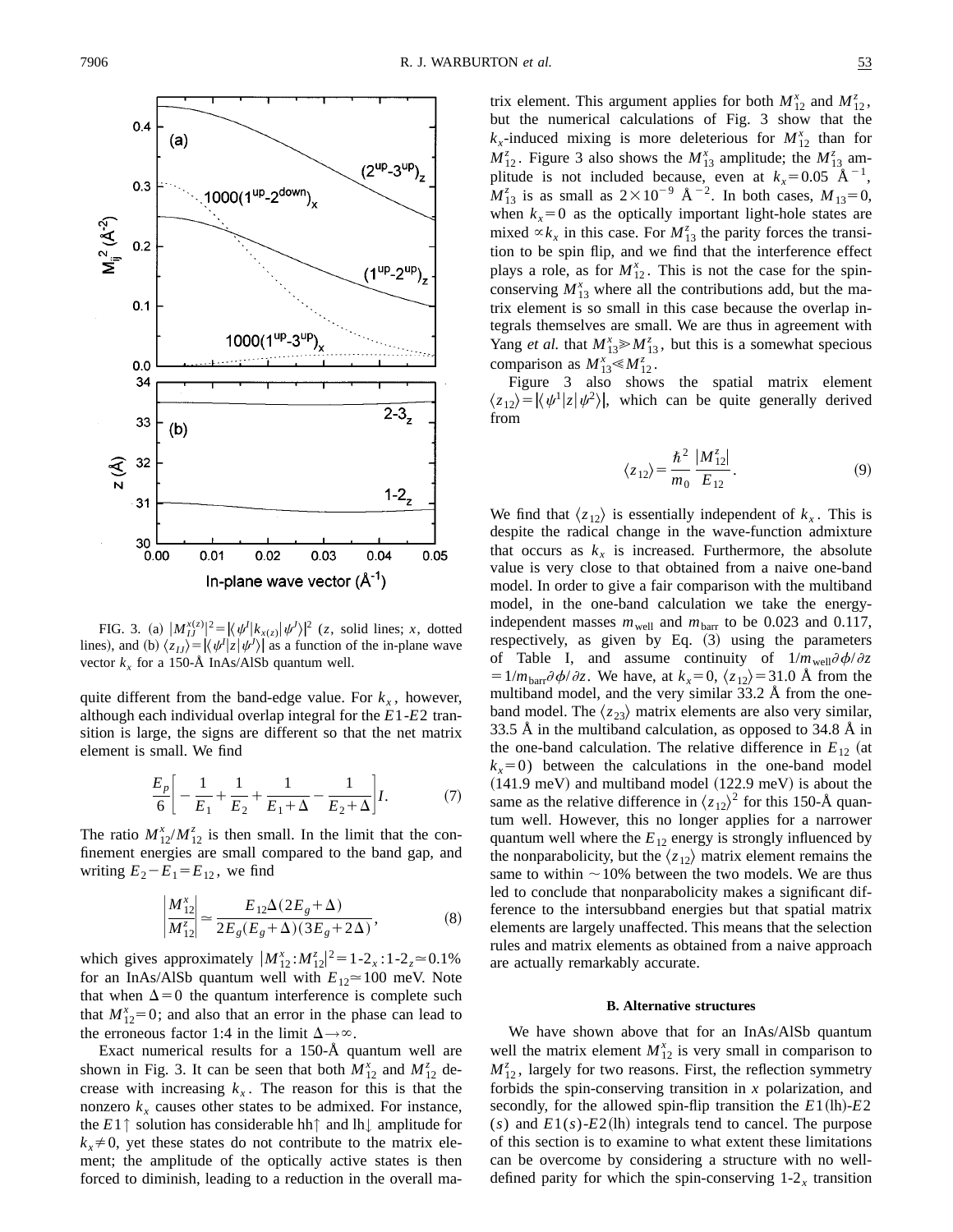

FIG. 4.  $|M_{IJ}^{x(z)}|^2$  for an asymmetric quantum well (*z*, solid lines;  $x$ , dotted lines), the band lineup of which is shown in the inset along with the energies and *s* components of the first two levels.

is no longer forbidden, and also a well where the light-hole coupling to *E*1 is enhanced relative to that of *E*2 so that the cancellation is far from complete.

In order to break the reflection symmetry we present calculations for the structure shown in the inset to Fig. 4, a quantum well with a step, in this case  $InAs/In<sub>x</sub>Ga<sub>1-x</sub>As.$ The parameters were chosen so that the first level *E*1 is strongly confined to the InAs but the second level *E*2 lies above the energy of the step and so has a wave function that spreads over the entire structure. The *s* envelope functions are sketched, and confirm that a parity cannot be defined. For a fair comparison with the straightforward InAs/AlSb quantum well, the widths and  $\ln_{x}Ga_{1-x}As$  composition were chosen so that  $E_{12}$  is to within a few meV the same as before. The momentum matrix elements are plotted as a function of  $k_x$  in Fig. 4, and we make the following observations.  $1^{\uparrow}$ - $2\frac{1}{z}$  is smaller than before, simply because of the lateral shift of the *E*2 wave function. Conversely,  $1^\top - 3^\top_z$ , which is forbidden by parity for a symmetric quantum well, is now large, and can be thought of approximately as the 1-2 transition in a wide well. The spin-flip *z* transitions are, as before, exactly forbidden at  $k_x=0$ , and to all intents and purposes forbidden also when  $k_x \neq 0$ .  $1^\top - 2_x^\top$  behaves similarly to  $1^\top - 2_x^\top$  for the ordinary quantum well; namely, it is a factor of  $\sim$ 1000 smaller than  $1^\top - 2^\top_z$  at  $k_x = 0$  and decreases rapidly with increasing  $k_x$ . However, in contrast to the ordinary quantum well,  $1^\top - 2^\top x$  is forbidden only at  $k_x = 0$  and increases quite strongly with  $k_x$  up to  $k_x \sim 0.03 \text{ Å}^{-1}$ . The net contribution to  $1-2<sub>x</sub>$  from both spin-flip and spin-conserving transitions, integrating out to  $k_x=0.05 \text{ Å}^{-1}$ , is approximately 0.4% of 1- $2<sub>z</sub>$ . However, although the 1-2<sub>x</sub> intensity is increased relative to 1-2*<sup>z</sup>* in this asymmetric structure, the maximum value attained by  $1-2<sub>x</sub>$  is actually comparable to that obtained in the ordinary quantum well case, which therefore means that there is no large increase in absolute oscillator strength. In other words, excitation with a parallel polarization remains weak.

The structure shown in Fig. 4 has eigenfunctions that are reasonably similar to those of InSb and InAs inversion layers, which were studied a decade ago. Our calculations are in broad agreement with those of this era. Takada and co-workers<sup>14</sup> calculated the conductivities  $\sigma_{xx}$  and  $\sigma_{zz}$  for an InSb inversion layer, predicting that the optical intensity of 1-2 $<sub>x</sub>$  is about two orders of magnitude smaller than 1-2 $<sub>z</sub>$ .</sub></sub> Zawadzki,<sup>15</sup> arguing as we do here from  $s-p$  hybridization, calculated a much larger ratio, of about 10%, also for InSb. This latter theory omitted spin completely and reproduces neither the details of the spin-flip and spin-conserving transitions as described above nor the effects of spin-orbit interaction. Our own results predict factors of  $\sim$  1% for both InSb quantum wells and asymmetric InSb structures, which implies that even in the very narrow gap system InSb  $(E_g=0.237 \text{ eV})$  with strong spin-orbit interaction ( $\Delta=0.8$ ) eV), the parallel excitation mechanism is weak. The results of Takada and co-workers and Zawadzki had some experimental justification from optical experiments on both InSb  $(Refs. 16 and 17)$  and InAs  $(Ref. 18)$  inversion layers, where a doublet was observed in parallel excitation. It was thought that one resonance corresponds to *x* and the other to *z* excitation, assuming that surface roughness scrambles the polarization to some extent, and that the splitting arises because the depolarization field acts in the *z* case, pushing the resonance to higher energy, but not in *x*. However, it was also noted that the splitting is very much what one expects from an additional spin-orbit splitting between the electron motion in the plane and the confining electric field in the growth direction.<sup>19</sup> To the best of our knowledge, this controversy has never been completely resolved.

We have also considered a prototype system in InAs/ AlSb/Al  $_{1-x}Ga_xSb$ , designed so that the *E*1 level in the InAs well is confined by thin AlSb barriers but lies close to resonance with the valence-band edge in surrounding  $Al_{1-x}Ga_xSb$  layers. This increases the lh admixture to the *E*1 wave function. Conversely, the *E*2 level at higher energy is not strongly affected. This structure has recently been proposed, $^{20}$  predominantly for a speculative intersubband laser application, as it might be possible to invert the lifetimes of *E*1 and *E*2. We present calculations for just 1-ML AlSb barriers with an outer barrier alloy concentration adjusted so that the *E*1 level lies just 10 meV above the  $Al_{1-x}Ga_xSb$ band edge. Compared to an InAs/AlSb quantum well, *E*<sup>12</sup> and  $|M_{12}^{\overline{z}}|^2$  remain the same to within  $\sim 10\%$ , but  $|M_{12}^{\overline{x}}|^2$ increases, by a factor of  $\sim$  1.9 at  $k_x$ =0. The light-hole amplitude in the *E*1 level also increases, from 8.1% to 16.4% for the new structure. Thus, it is possible to increase  $M_{12}^x$  by increasing the light-hole amplitude of the *E*1 wave function, but the effects are not particularly large. Furthermore, the enhancement rapidly disappears as the AlSb barriers are widened beyond 5 Å, and also the system must be designed so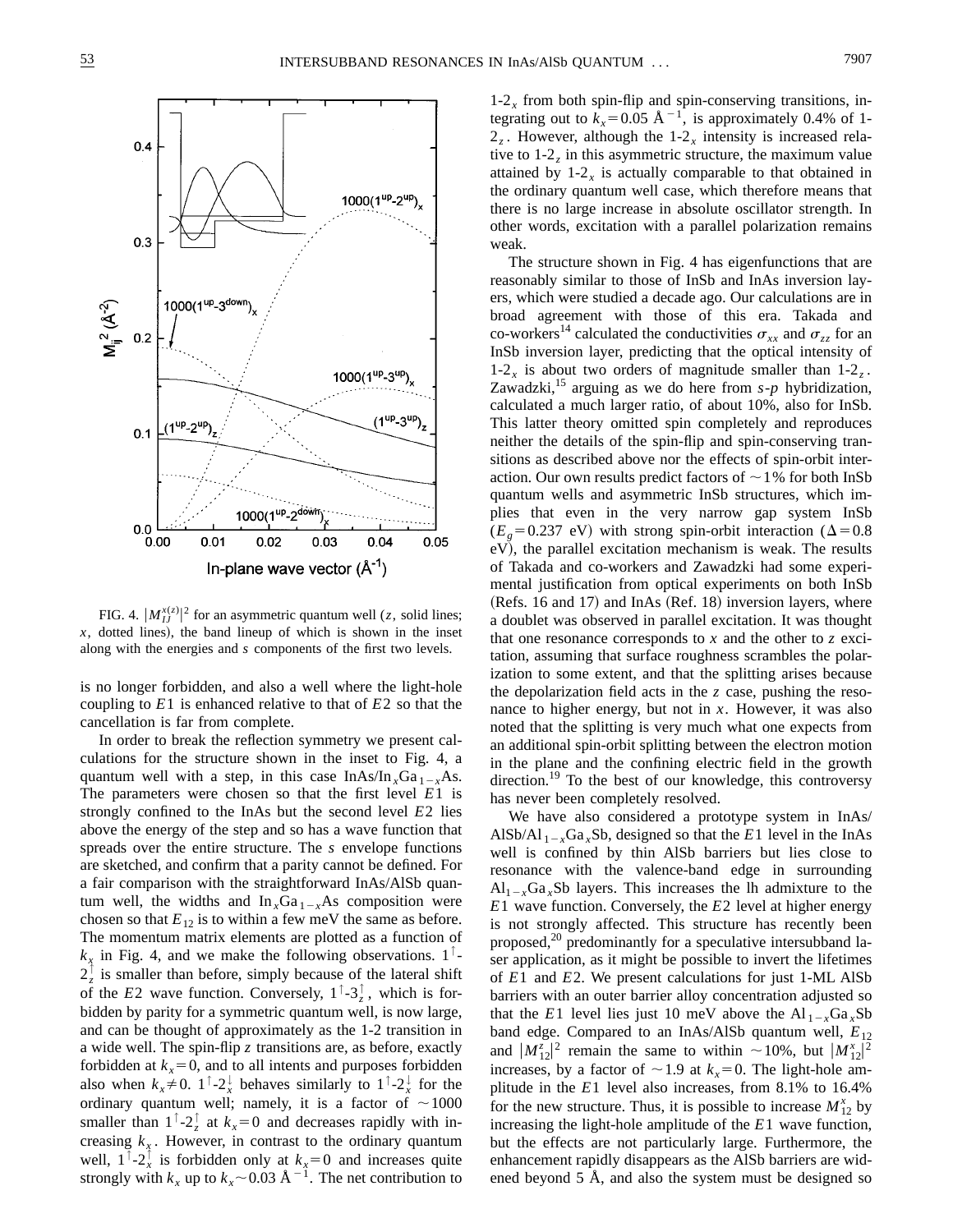

FIG. 5. Experimental spectra of InAs/AlSb multiple quantum wells taken in the Brewster angle geometry, as sketched. The inset shows the absorption intensity against angle to the normal (outside the sample) measured at room temperature; the solid line is  $E_z^2$  $\propto$ cos<sup>2</sup> $\theta$ /sin $\theta$ , where  $\theta$  is the angle to the normal in the sample.

that the *E*1 level is within only a few ten's of meV from resonance with the Al  $_{1-x}Ga_xSb$  valence-band edge; conditions which would clearly be difficult to achieve in practice.

#### **C. Experiments**

The general conclusion from the theoretical considerations above on InAs/AlSb systems is that although parallel excitation of the intersubband transition is not completely forbidden it is very weak, even in specially designed structures. We have investigated this point experimentally with optical experiments on two InAs/AlSb multiple quantum well samples. The samples have 20 wells, of either 100 or 150 Å thickness, carrier concentrations of  $3.0\times10^{12}$  and  $2.5 \times 10^{12}$  cm<sup>-2</sup> per well, respectively, and were mounted into a 4-K cryostat. Spectroscopy was carried out with a Fourier-transform spectrometer with a reference spectrum taken either from a substrate or from another InAs/AlSb sample with different characteristics.

We carried out the experiments with the sample at various angles to the light beam. The data shown in Fig. 5 were taken with the samples at the Brewster angle and show strong intersubband absorption. With the sample exactly perpendicular to the light beam, and therefore with the polarization exactly in the plane of the quantum wells, we were unable to detect any absorption. This verifies that the strong absorption seen when the sample is tilted comes from the  $E<sub>z</sub>$  component. We checked this at room temperature (where we can polarize the incident light) by progressively tilting the sample. We eliminated the polarization, which is always parallel to the surface, and then measured the absorption intensity as a function of angle. The results are plotted in the inset to Fig. 5 and the solid line is  $\cos^2 \theta / \sin \theta$ , which is how  $E_z$ depends on angle<sup>21</sup> ( $\theta$  is the angle to the normal in the sample). The solid line reproduces the experimental results extremely well and therefore confirms that there is no strong *Ex* excitation.

From our signal:noise ratio of  $\sim 0.1\%$  we can conclude experimentally that  $1-2<sub>x</sub>:1-2<sub>z</sub> < 1%$ , as anticipated from the above theory. (Note that the maximum absorption does not scale simply with the matrix elements, as we have a sharp line in *z* excitation from the depolarization field, as explained below, but the full nonparabolicity-induced broadening in *x* excitation, so making it more difficult experimentally to observe the *x* transition.) We looked also for the  $1-3$  transition in both polarizations and likewise saw nothing, again consistent with the calculations. Although these results are perhaps not at all surprising, other systems<sup> $4-6$ </sup> have apparently given reasonably strong optical activity in parallel excitation. The explanation of these results is not obvious, particularly in light of the fact that the  $1-2<sub>x</sub>$ :  $1-2<sub>z</sub>$  ratio should decrease rapidly with increasing band gap. One possibility is that scattering, either from surface roughness or from microscopic defects or even from the edges of a mesa, can alter the polarization, thus giving a significant  $E<sub>z</sub>$  component.

#### **III. DEPOLARIZATION FIELD**

It is well known that the screening of the light field by a high-density electron gas leads to an upward shift in the energy of the intersubband transition. In a parabolic band approximation, $^{22}$  the line shape is unaltered but the absorption occurs at an energy  $\tilde{E}$  where

$$
\tilde{E}^2 = E_{12}^2 + E_{\text{pl}}^2; \tag{10}
$$

 $E_{\text{pl}}$  is a plasma energy given by

$$
E_{\rm pl}^2 = \frac{2e^2 N_s SE_{12}}{\varepsilon_0 \varepsilon_r} \tag{11}
$$

and *S* is the depolarization integral

$$
S = \int_{-\infty}^{\infty} \left[ \int_{-\infty}^{z} \psi^2(z') \psi^1(z') dz' \right]^2 dz.
$$
 (12)

What is less well known, however, is that the depolarization effect leads to a line narrowing for a nonparabolic system.<sup>23</sup> The InAs/AlSb wells here provide an extreme example because of the high degree of nonparabolicity in the band structure of InAs and the high carrier concentrations. For instance, a 150-Å InAs/AlSb well populated out to a Fermi wave vector of  $k_f$ =0.025 Å<sup>-1</sup> ( $N_s$ =1×10<sup>12</sup> cm<sup>-2</sup>) has an intersubband energy that is 122.9 meV at  $k_x=0$  but only 104.4 meV at  $k_x = k_f$ . Owing to the small density of states in InAs we can safely neglect the exciton effect, which is important in the wider gap systems GaAs and Si.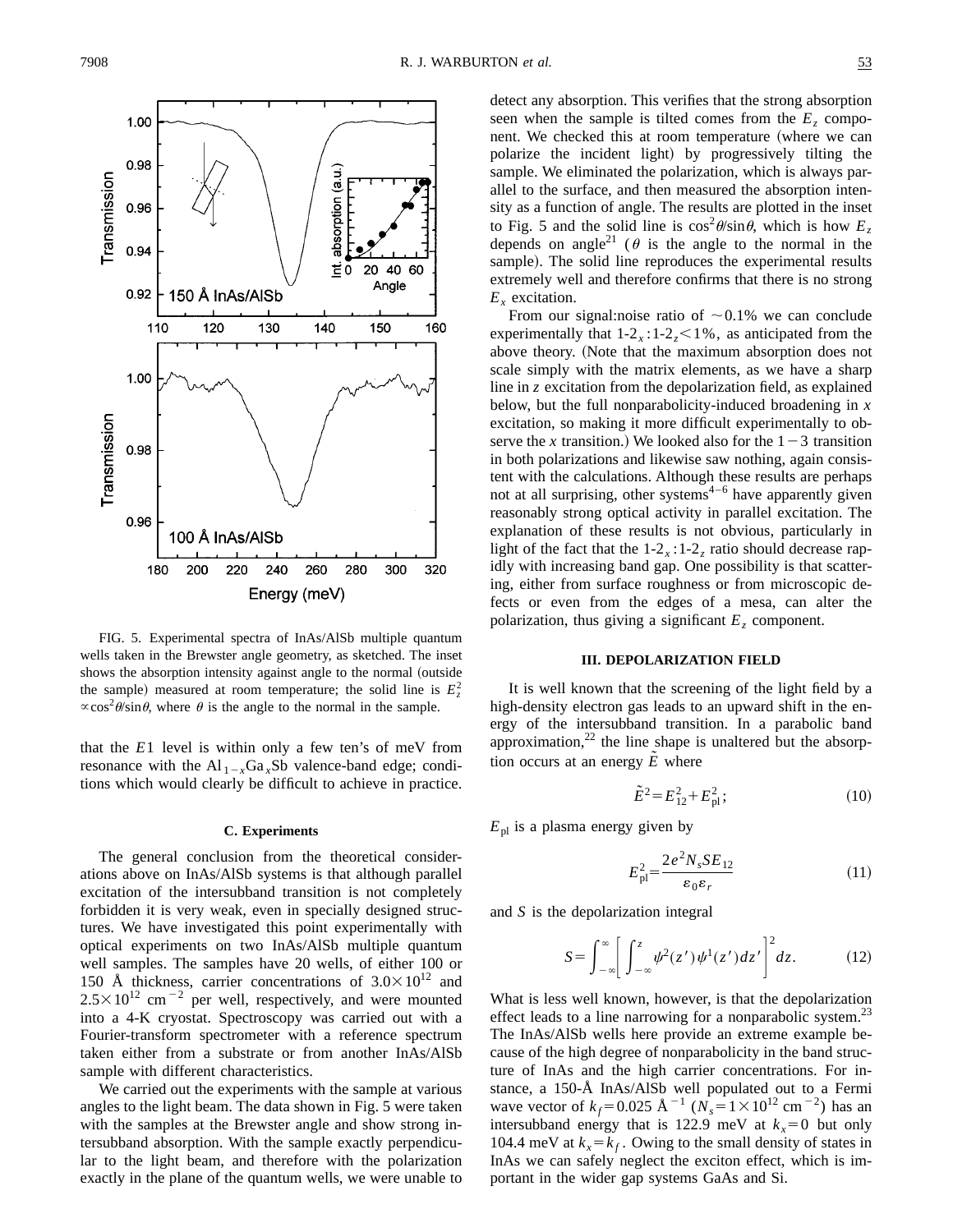To incorporate the depolarization effect into our theory we have extended the original time-dependent perturbation theory of Allen  $et al.<sup>22</sup>$  to cope with a multiple-component wave function. For the real part of the conductivity  $\sigma_{zz}$ , we arrive at

$$
\operatorname{Re}(\sigma_{zz}) = \frac{2e^2}{\hbar} \frac{N_s \langle z_{12} \rangle^2 E}{E_{12}(0)} \Im \left( \frac{G(E)}{1 + (E_{\text{p}}^2 / E_{12}(0)^2) G(E)} \right)
$$
(13)

with

$$
G(E) = \frac{1}{\pi N_s} \int_0^{k_f} \frac{k E_{12}(0)^2}{E_{12}(k)^2 - E^2 - iE\Gamma} dk,
$$
 (14)

in agreement with Załuzny.<sup>23</sup> In these equations,  $E$  is the light energy, and  $\Gamma$  is an energy broadening of the levels.<sup>24</sup> For an infinitely high quantum well in a one-band model the *S* integral can be calculated analytically to give  $S = 5L/9\pi^2$ , 8.44 Å for  $L = 150$  Å. A calculation of *S* using the multiple-component wave functions yields the remarkably similar 8.49 Å, and furthermore exhibits practically no  $k_x$  dependence. This is another indication of the independence of spatial matrix elements on band nonparabolicity. In contrast to Załużny,<sup>23</sup> who considered a GaAs system with, therefore, modest nonparabolicity, our model calculations of Fig. 6 reveal the full extent of the line narrowing through the depolarization field. We plot the line shape for  $S=0$  (i.e., without the depolarization) and for  $S\neq 0$  for  $\Gamma=1$  and 5 meV. It can be seen very clearly in the, unfortunately, as yet unrealizable case  $\Gamma = 1$  meV that the main peak in Re( $\sigma_{zz}$ ) has a width determined not by the spread of the function  $G(E)$  but simply by the line broadening  $\Gamma$ . Additionally, there is a weak absorption in the one-particle energy range, which evolves into a low-energy tail at higher  $\Gamma$ . The integrated absorption is the same in both cases. The energy of the peak, however, does depend on the spread of the oneparticle energies, i.e., on the carrier density and on the exact band structure, and is difficult to estimate without computing the integrals in Eq.  $(13)$ .

The experimental data of Fig. 5 for the 150-Å well verify that the depolarization field is playing an important role in that the measured energy, 134 meV, is substantially higher than even the calculated  $k_x=0$  single-particle gap, 122.9 meV. Furthermore, the linewidth, 6.6 meV, is considerably narrower than the broadening expected from nonparabolicity alone.

To make a further comparison of the calculated and measured energies we have the problem that the carrier concentration in the 150-Å sample is high enough for the second subband to be occupied, although, curiously, we have not seen any experimental evidence that this is the case. We make the approximation that the first subband is filled so that the Fermi energy lies just below the second subband. This corresponds to a density of  $1.8 \times 10^{12}$  cm<sup>-2</sup> for the 150-Å well. Including the depolarization field and taking  $n=1.8\times10^{12}$  cm<sup>-2</sup> we calculate an intersubband energy of 132.7 meV, which is in excellent agreement with the experiment. (We cannot expect better agreement than  $\sim$  10 meV, as we have neglected both band bending and strain, which make small contributions to the intersubband energy.) For the 100-Å well, the increased 1-2 energy implies that the



FIG. 6. The calculated real part of the conductivity for a 150-Å quantum well with carrier concentration  $1 \times 10^{12}$  cm<sup>-2</sup>. *S*=0 (dotted lines) neglects the depolarization field;  $S \neq 0$  (solid lines) includes it, and results are given for values of the broadening parameter  $\Gamma$ , 1 and 5 meV.

second subband cannot be conceivably occupied at low temperature, and the theory with  $n=3.0\times10^{12}$  cm<sup>-2</sup> predicts 213 meV as against the measured 248 meV. The origin of this discrepancy is not clear at present.

The absorption *A* is related to the conductivity by

$$
A = \frac{\text{Re}(\sigma_{zz})}{\varepsilon_0 c \sqrt{\varepsilon_r}}, \qquad (15)
$$

which allows a direct comparison of the experimentally measured spectrum with the theoretically calculated conductivity. We have used Eq.  $(15)$  with an approximation for the electric field distribution<sup>21</sup> to estimate experimentally the matrix element  $\langle z_{12} \rangle$ . We find  $\langle z_{12} \rangle = 28 \pm 5$  and  $\langle z \rangle = 23 \pm 4$  Å for the 150- and 100-Å samples, respectively, as compared to the calculated 31.0 and 21.9 Å. In fact, a more precise way of measuring  $\langle z_{12} \rangle$  is to excite the intersubband resonance with an in-plane magnetic field and light polarized in the plane,  $25$ thus avoiding the complications of the field distribution in the Brewster angle geometry. With this technique, we find the similar  $\langle z_{12} \rangle$ =25.0 Å for the 150-Å well.

## **IV. CONCLUSIONS**

The one-band picture of intersubband resonance has come under attack recently because nonparabolicity implies sub